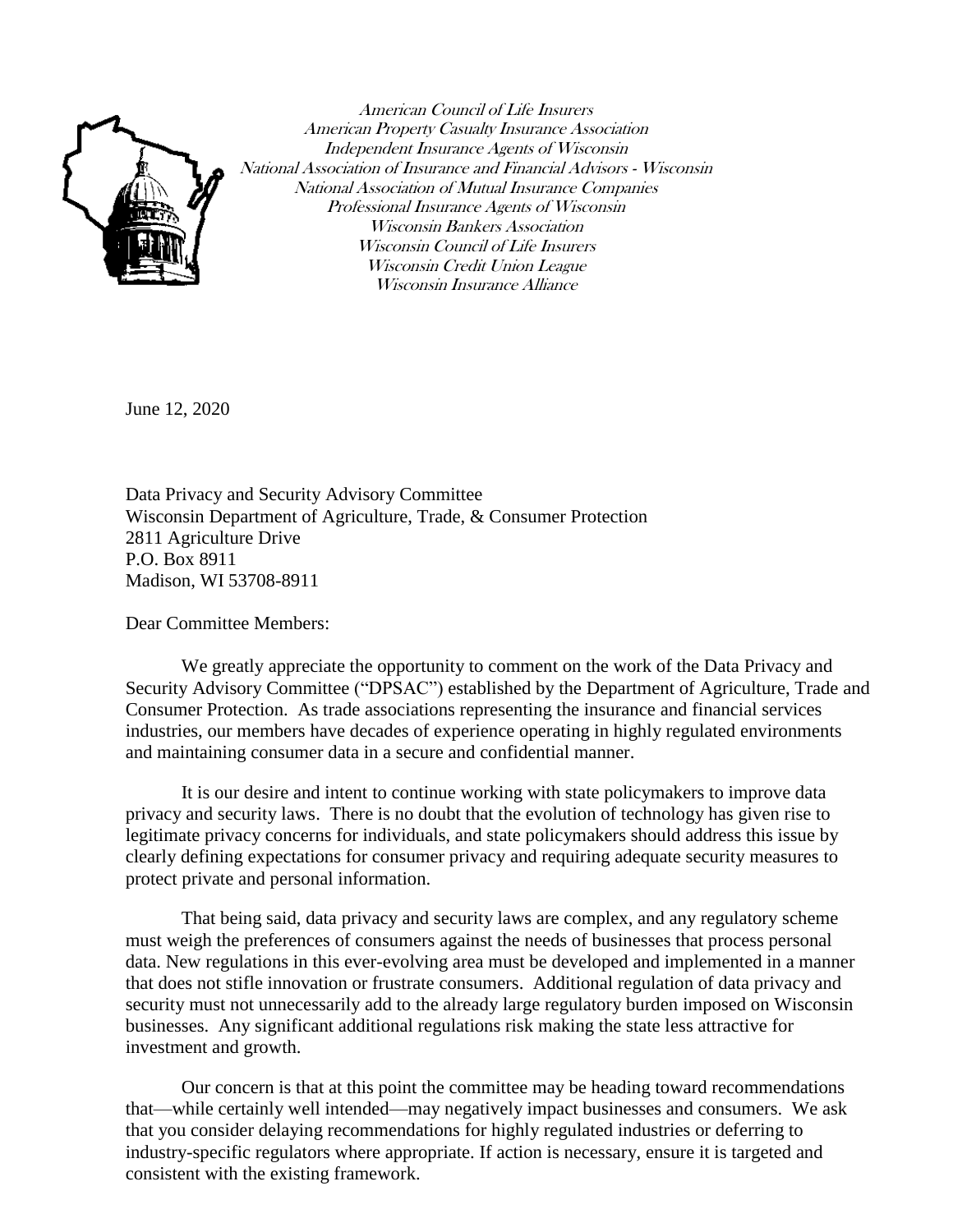We submit this letter to identify three important principles for future data privacy and security measures recommended by the DPSAC and other state policymakers, all with the goal of reducing harms to both businesses and consumers:

(1) **Ensure harmonization** between existing regulatory structures and requirements;

(2) **Retain and expand risk-based regulations**, which balance consumer expectations with the ability of businesses to effectively operate and innovate; and

(3) **Proceed incrementally** so that Wisconsin businesses and consumers have time to adapt and do not suddenly find themselves at a significant disadvantage.

If the DPSAC and other state policymakers respect those three important principles, they can ensure Wisconsin develops a coherent and workable data privacy and security scheme that is both business- and consumer-friendly. To provide context, we begin by describing the current state of the law, as applicable to our members, then offer our suggestions on how to best achieve these principles going forward.

# **I. Background: The insurance and financial services sectors are already subject to significant data privacy and security regulations.**

The financial services sector already complies with many different laws regarding data breach notification, privacy, and security. Specifically, insurers and other financial institutions have been subject to comprehensive federal and state laws and regulations for many years, with additional laws currently under consideration. Prudential regulatory agencies with jurisdiction over these sectors regularly examine insurers and financial services providers to determine their compliance with these laws and regulations and test how they manage information security risk. The already-existing regulatory structure has two important effects, both of which emphasize the need for the DSPAC and other state policymakers to ensure that any new laws or regulations complement what is already in place.

First, the existing structure ensures that businesses—including our members—are already subject to a high baseline for data privacy and protection. That baseline strikes an important and delicate balance between privacy concerns and the proper use of personal information for the benefit of consumers. It is also tailored to specific industries, based on an understanding of the types of data collected and maintained by businesses, as well as the legitimate and illegitimate uses for that data.

Second, given the existing structure, any *additional* laws and regulations may cause significant confusion if not implemented carefully. As it exists now, the structure is complex. Adding more complexity amplifies the possibility that laws will conflict, either substantively (if, for instance, two laws impose different obligations) or across jurisdictions (if, for instance, Wisconsin adopts a law that is different from federal or another state's law, or subjects companies to regulation by multiple agencies within the same state).

We hope that this perspective will provide additional context for the committee regarding how certain information and industries are already regulated, so that it can understand that additional regulation may not be necessary or should respect the existing boundaries. However, in the event that the committee ultimately decides to recommend new data security and privacy measures, this information should also be valuable to ensure that new measures do not conflict with what is already in place and, instead, are consistent with other successful and similar measures across new types of information and industries.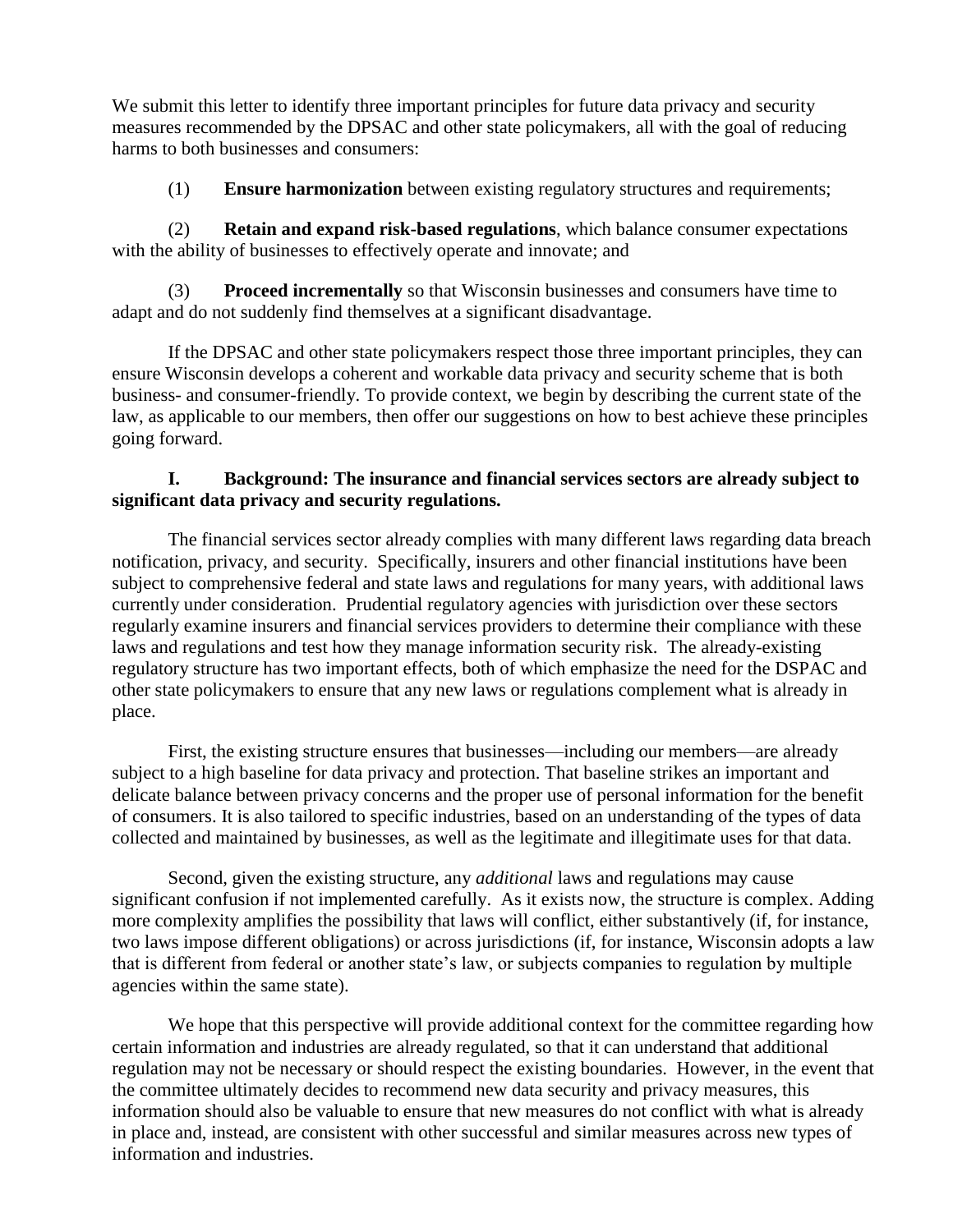There are three already-existing federal laws, which—when combined with related state-level regulations—impose significant data privacy and security obligations on financial services companies:

**Fair Credit Reporting Act ("FCRA")** – FCRA imposes strict limitations on the use and sharing of intimate details of consumers' creditworthiness, reputation, and customer relationships with other companies. In general, no one is permitted to access, and reporting agencies are not permitted to disclose, such information without specific "permissible purposes." Over decades since FCRA's enactment, the Federal Trade Commission has issued guidance to enforce these limitations, such as by generally prohibiting the disclosure and use of consumer reports for marketing purposes. The Consumer Financial Protection Bureau (CFPB) now shares FCRA jurisdiction with the FTC, and it is responsible for FCRA implementing regulations, Reg. V. Fifteen (15) years ago, FCRA was amended by the Fair and Accurate Credit Transactions Act (the "FACT Act") to ensure that regulated entities implement "red flags" programs to protect against, detect, and mitigate the effects of identity theft. In addition, FCRA affords rights to consumers who have been adversely affected by information in their consumer reports. Insurers, depository institutions, non-bank lenders, and other financial services companies often use credit reports in making underwriting decisions. Accordingly, these companies are keenly aware of the limits on how consumer information may be used and are required to provide adverse action notices to individuals when a denial, cancellation, increase in charge, or adverse or unfavorable change in terms in the underwriting results from a consumer report.

 **Health Insurance Portability and Accountability Act of 1996 ("HIPAA")/ Health Information Technology for Economic and Clinical Health ("HITECH") Act –** HIPAA and HITECH protect health information maintained by covered entities, including certain insurers, along with their business associates. Among other things, it: (1) limits disclosure except in prescribed situations or with an individual's consent; (2) includes rights for individuals to request access to, amendment of, accounting of, disclosure of, and restriction on the use or disclosure of protected health information; and requires data breach notification for unauthorized disclosure of protected health information ("PHI"). Insurers are also subject to similar requirements under Wis. Admin. Code INS Chapter 25.

 **Gramm-Leach-Bliley Act ("GLBA") –** GLBA imposes privacy and security standards on financial institutions. The act broadly includes any institution which is engaged in activities that are financial in nature or incidental to such financial activities and specifically directs state insurance commissioners to adopt data privacy and data security regulations. This federal action led to the development of NAIC Model #672, which was addressed by Wisconsin in Wis. Admin. Code INS Chapter 25. The CFPB's Regulation P, which implements GLBA at the federal level, and the Office of the Insurance Commissioner's regulations in Chapter 25 require financial institutions and insurers to: (1) provide notice to consumers about privacy policies and practices; (2) describe the conditions under which nonpublic personal health information and nonpublic personal financial information about individuals may be disclosed to affiliates and nonaffiliated third parties; and (3) give individuals the opportunity to prevent a financial institution from disclosing that information to nonaffiliated third parties, specifically mandating an "opt out" option for financial information (thus allowing an individual to elect not to have their financial information shared). In addition, Chapter 25 provides consumers an "opt in" option for disclosure of health information (thus prohibiting disclosure of the individual's health information without express consent). Over the years, federal banking regulators have issued extensive guidance in response to GLBA, including requiring financial institutions to implement robust information security procedures.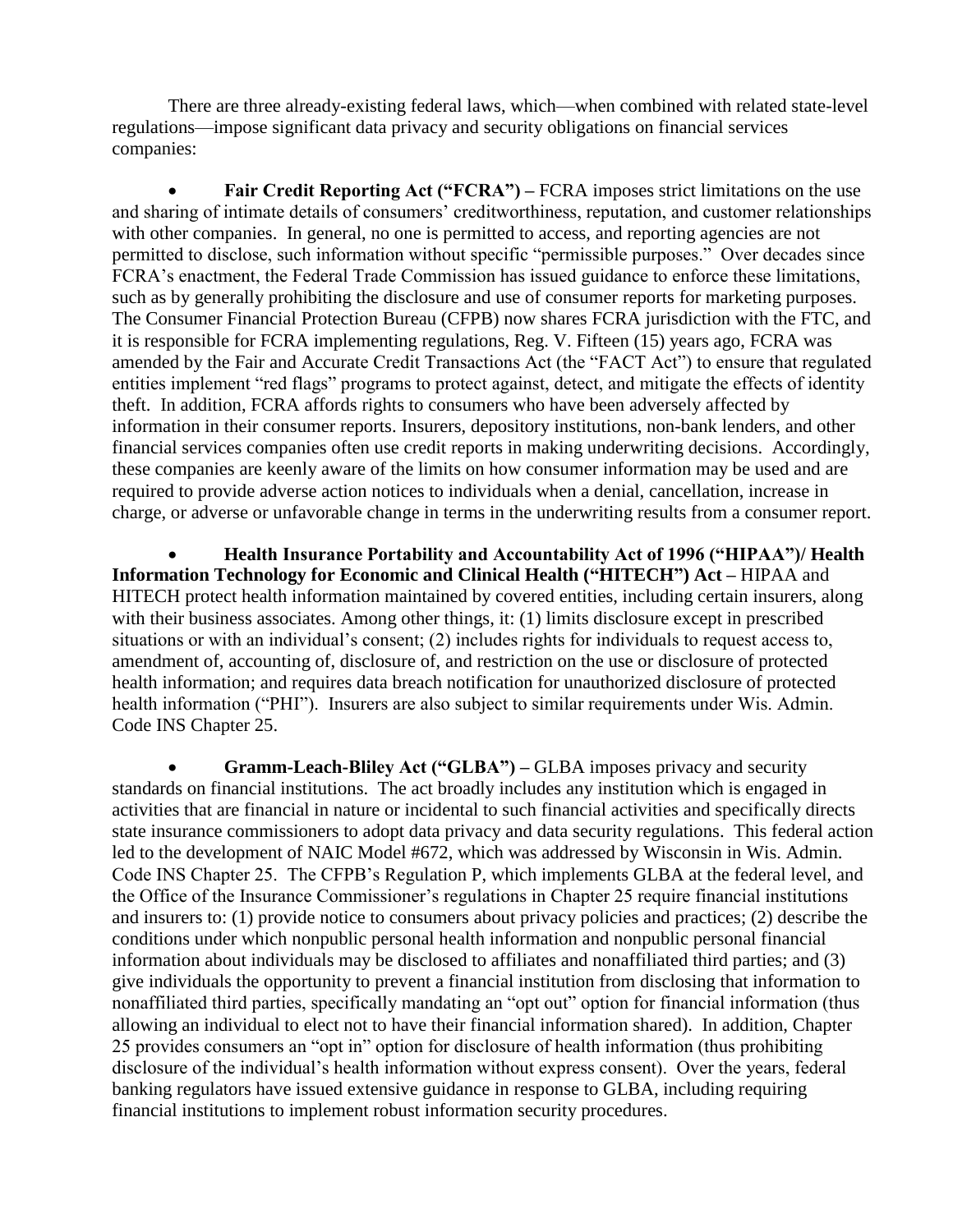**Right of Financial Privacy Act ("RFPA")** - The RFPA establishes specific procedures that federal government authorities must follow in order to obtain information from a financial institution about a customer's financial records. Customers affected by the RFPA include individuals and partnerships of five or fewer individuals. Unless the customer has specifically consented to the release of information, such information generally can only be provided to federal law enforcement pursuant to an administrative subpoena or summons, a judicial subpoena, a search warrant, or a formal written request. A customer's consent cannot be required by the financial institution as a condition to receiving products or services. Financial institutions generally may not release financial information relating to a customer unless the government agency requesting information has provided a written certification of compliance with the RFPA. Financial institutions also must keep records of all instances in which the customer's information is disclosed to a federal government authority, including the identity of the governmental authority and a copy of the request.

## **II. Principle 1: Ensure harmony in the law, by focusing new recommendations on gap-filling, while also avoiding duplicative or contradictory requirements.**

As the committee considers recommendations to data privacy and security laws in Wisconsin, it should harmonize those efforts with the existing framework to the maximum extent possible. The current framework provides a valuable starting point, offering the committee two benefits.

First, harmonizing any recommendations with the existing framework spares the committee from having to "reinvent the wheel." Consumers and companies already understand the existing framework. Indeed, they have years of experience and clear expectations for the treatment of sensitive data. In practice, the existing structure creates "concentric circles" of regulation—providing greater protection and control over the most sensitive information, with those protections and controls scaling down as the level of sensitivity is reduced or where the consumer has consented to use.

This model has become the accepted—and expected—approach for protecting data. Thus, future efforts to expand data privacy regulations for the financial services sector should build upon this existing structure, so that both consumers and businesses know what to expect; to the extent that any new law is necessary, it should only fill existing and identifiable gaps in that structure. Similarly, if there are new industries or specific trade practices that are of particular concern to policymakers, narrowly tailored regulations addressing those gaps should be developed. To the extent existing frameworks already exist, new regulations should be crafted within those existing structures.

Second, consideration and use of the existing framework will avoid unintended downstream confusion. There is no doubt that data-privacy regulation has important benefits to consumers and society as a whole—but *over*-regulation will be a net negative. Specifically, we want to ensure that state policymakers avoid: (1) creating duplicative requirements enforced by multiple state agencies; and (2) contradicting currently existing requirements. Complying with inconsistent laws and/or reporting to more than one state agency is a concerning possibility for business, as it risks uncertainty in expectations and enforcement while also increasing compliance costs.

In short, recommendations the committee ultimately makes should be consistent with what already exists, vesting clear authority for oversight and enforcement in the single regulatory agency for that industry as possible.

In light of the already-existing regulations, together with our hope that any additional regulations will be targeted to fill gaps and consistent with what is already in place, we specifically make the following requests of the committee: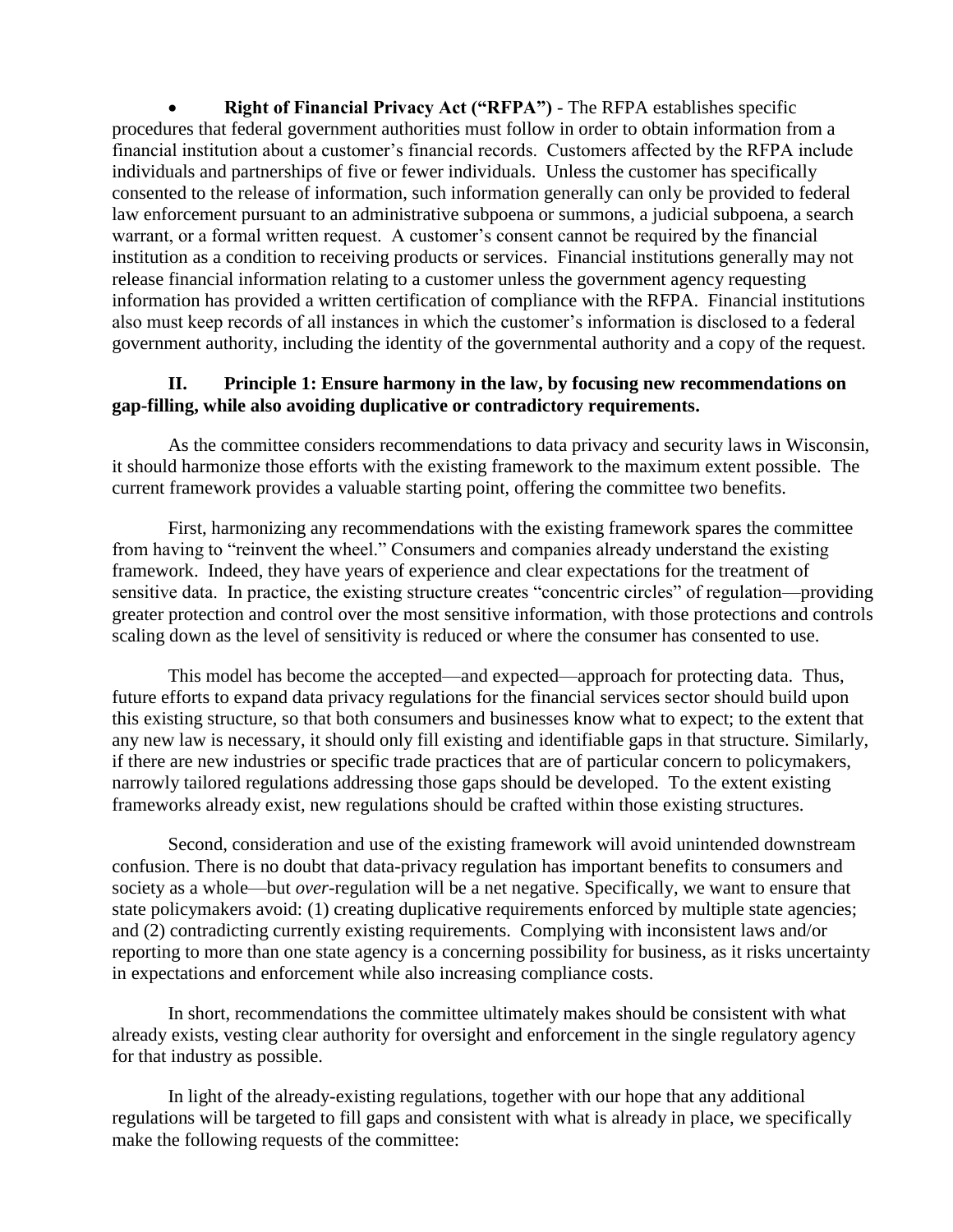**Consider delaying recommendations for highly regulated industries or deferring to industry-specific regulators where appropriate.** There are several bases on which the committee may choose this path.

o *The already-existing framework imposes significant data-protection responsibilities on businesses, including insurers.* Financial institutions already comply with the FCRA, GLBA, and RFPA, along with implementing regulations and regulatory guidance. For insurers, the Wisconsin Privacy of Consumer Financial and Health Information Regulation, adopted in response to GLBA and HIPAA, requires insurers to disclose privacy policies and practices and allows consumers to prevent disclosure of their information.

o *Financial institutions and insurers are subject to other laws that limit their use of data.* Aside from the general protection of data, other laws also control the *use* of personal data by a financial institution or insurer. Examples include unfair discrimination and other underwriting or rating statutes regulating insurance companies, and equal credit and anti-discrimination statutes relating to the extension of credit by financial institutions. In this sense, financial institutions and insurers are prohibited from using data in certain ways. Generally, financial institutions and insurers may not take certain adverse actions solely on the basis of an individual's past criminal record, physical condition or developmental disability, age, marital status, sexual preference, or "moral" character.

o *It is likely that additional data security and privacy safeguards may soon be effective, including a new data security statute for the insurance industry.* Prior to the COVID-19 pandemic, the Legislature was set to approve an industry-supported, Wisconsin-specific version of the National Association of Insurance Commissioners ("NAIC") Insurance Data Security Model Law, adopted in 2017.<sup>1</sup> This legislation was developed through a deliberate process involving regulators, insurers, and consumer advocates, and relies on the Office of the Commissioner of Insurance's (OCI) regulatory authority. Separately, through the NAIC, state insurance regulators are also currently considering whether improvements to data privacy are appropriate. That effort may lead to further revisions within the existing regulatory structure – which could be implemented in Wisconsin for the insurance industry and others.

o *Wisconsin's insurers and financial institutions are already subject to significant and targeted regulatory oversight of data privacy and security.* Insurance regulators take a proactive approach in monitoring insurer compliance with already-existing data security and privacy requirements. The NAIC Financial Examiner Handbook and the Market Regulation Handbook provide guidance on examining information technology controls to help ensure entities are taking reasonable and necessary steps to protect consumers from theft or loss of personal information. In addition, the federal Interagency Guidelines Establishing Information Security Standards requires financial institutions to assess the risks posed to sensitive customer information and implement procedures to protect against those risks on an ongoing basis, with boards of directors and management oversight. The Federal Financial Institutions Examination Council recently released its Cybersecurity Assessment Tool to provide a concrete framework for determining the strength of an institution's security protocols. By focusing on risk assessments and governance, the guidance allows data security practices to be developed commensurate with an institution's risk profile, without a onesize-fits-all solution, and evolve as technology changes.

 $\overline{a}$ 

<sup>&</sup>lt;sup>1</sup> If the legislature convenes in July this legislation may pass. If the legislature does not convene, we expect the legislation will be approved early in the 2021-22 legislative session.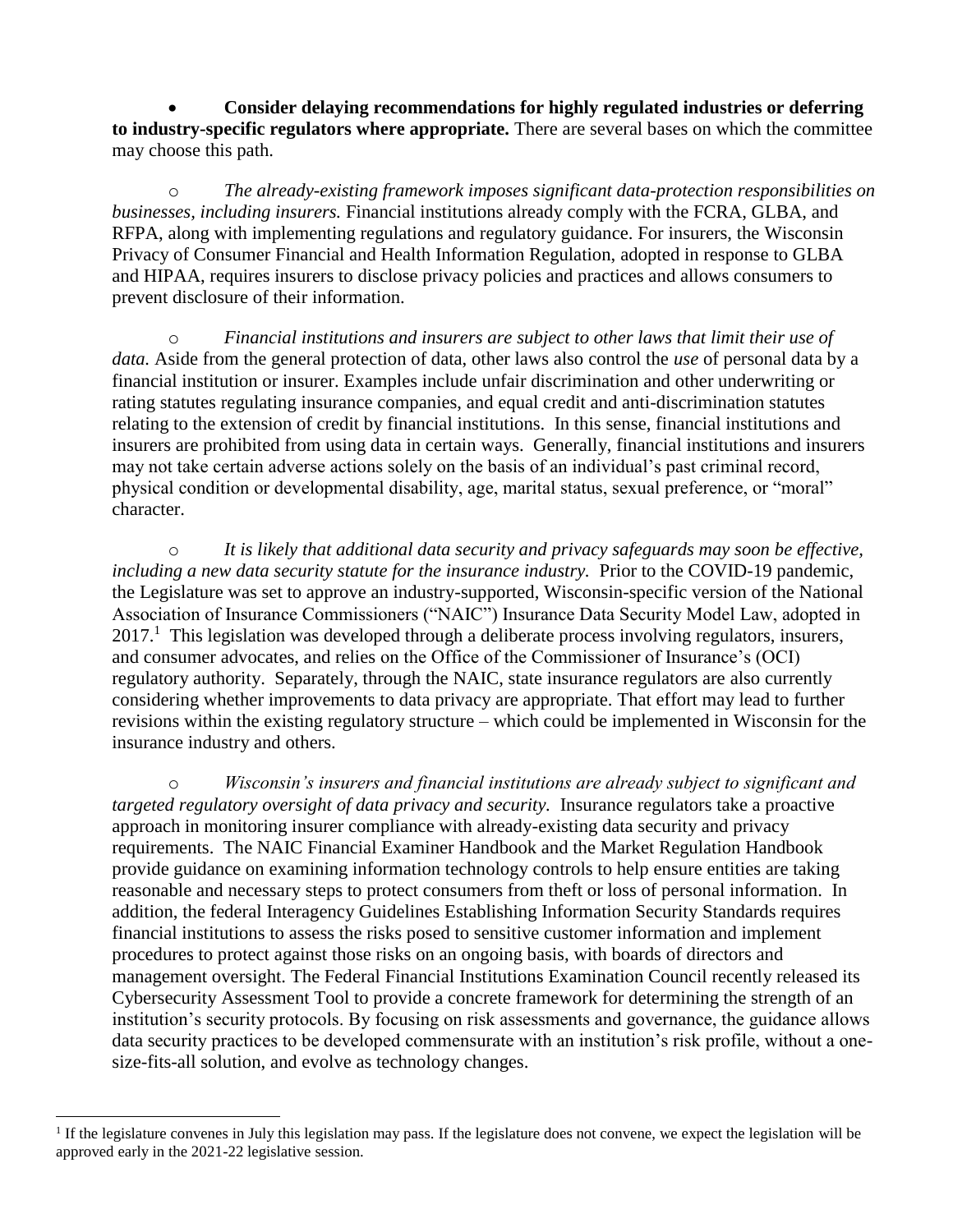### **If action is necessary, ensure it is targeted and consistent with the existing framework.**

o *Work only within "gaps."* If the committee believes that further action is necessary, despite the already-existing regulatory framework, it should avoid duplicating any of the abovedescribed laws and regulations. Rather, it should clearly identify what "gap" needs to be filled and limit its actions to addressing that limited need.

o *Identify a single license-issuing regulatory body as the exclusive regulator for insurers and financial institutions already operating under the existing framework.* As the number of regulators overseeing an industry increases, costs and uncertainty increase as well. The potential for conflicting interpretations also increases. Any marginal benefit of increased oversight by a second regulator will be of particularly little value in already highly-regulated industries like insurance and financial services, which are subject to the oversight of their respective regulators.<sup>2</sup> The laws and regulations governing insurers and financial institutions already balance data privacy with other important considerations, including solvency, safety and soundness, and market conduct. These regulatory agencies also possess a unique understanding of the business practices and processes within these industries.

o *Provide exemptions to entities that are subject to the already-existing framework.* For maximum consumer clarity, the committee should specify that businesses that already comply with HIPAA, GLBA, and state counterparts do not need to comply with any new, additional regulations that may be imposed. This is the approach the current framework has adopted, consumers expect it, and it should not be changed. Indeed, the California Consumer Privacy Act ("CCPA") took this approach in large part, by exempting personal information that constitutes PHI or non-public personal information from the data privacy requirements of CCPA, and the recently proposed Wisconsin Data Privacy Act, while not ideal, included similar exemptions for those categories of data (as well as other categories subject to regulation, including data subject to FCRA). Unfortunately, merely exempting data, as opposed to entities, caused additional confusion under CCPA. We support entitylevel exemptions, as opposed to complicated data-based exemptions, which are hard for consumers to understand and difficult for businesses to operationalize in practice.

# **III. Principle 2: Retain and expand the risk-based approach to data privacy laws.**

As already described, the existing regulatory framework relies on a concept of concentric circles, with the most sensitive personal data subject to the highest level of protections and less sensitive data subject to fewer requirements. The Advisory Committee should maintain this riskbased model for data privacy and security laws because it is consistent with consumer expectations. Indeed, one of the major challenges with CCPA, because of its broad definition of "personal information," is determining what exact information is subject to the law. For instance, should a name and address – information you can easily find online – be accorded protection equal to social security numbers, credit cards, and other sensitive personal information?

Lessons can be learned from the existing opt-in/opt-out structure for health and personal financial data in INS Chapter 25, which draws a distinction between various types of data and consumers' expectations for privacy. Under current law, Wisconsin has already enacted a regulatory

 $\overline{\phantom{a}}$ <sup>2</sup> We have provided a copy of this communication to Commissioner of Insurance Mark Afable and Department of Financial Institutions Secretary Kathy Blumenfeld with the hope that their firsthand knowledge and experience with the data privacy and security laws may also support these efforts to develop effective, industry-specific regulations.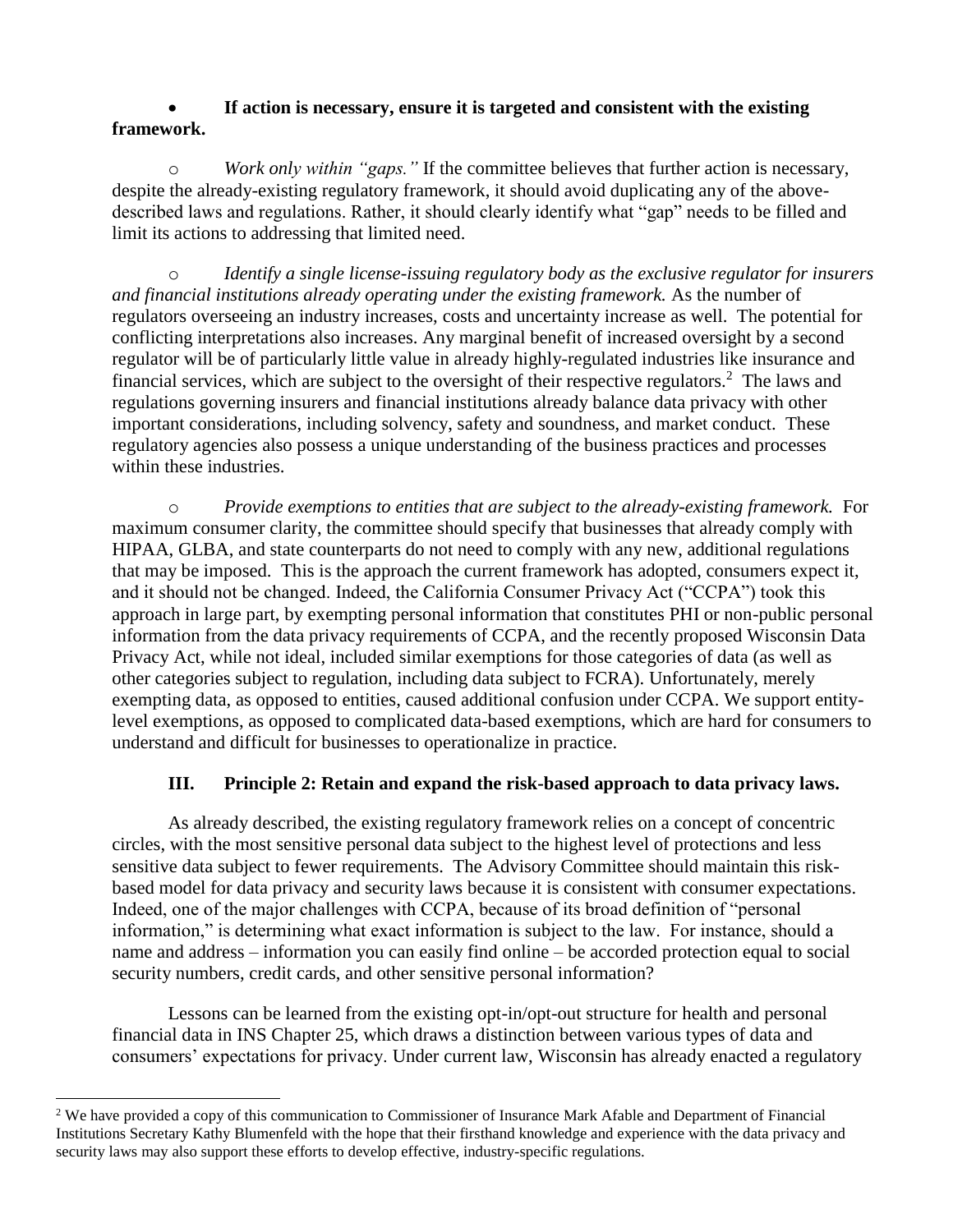structure that requires explicit approval for the release of health information ("opt-in"), given its extreme sensitivity. The same regulatory structure gives consumers the ability to actively prevent financial information from being shared ("opt-out") with non-affiliated third parties, given the less significant concerns surrounding that information. In other situations, providing notice to customers of how a business may use data is appropriate.

It is important to note that obtaining consent from consumers can be incredibly difficult, especially when businesses collect personal information over the phone, in person, and online. Businesses continue to struggle with CCPA's requirement to provide notice at the time of collection, especially when collection may occur on the phone, in a restaurant, at a football game, at a convention, or other offline locales. Subjecting all classes of data to these requirements would create a scenario where consumers were being constantly inundated with privacy policies, checkboxes, popups, cookie consents, browser banners, and opt-in requests. Think about the number of times you have been asked recently to agree to a "click-wrap" agreement; now imagine having to take a similar action every time you visit a website, sign up for an email list, drop your business card in a jar at a convention, or provide your credit card to pay for food. The average consumer does not desire the additional transaction friction for every potential disclosure of information.

Wisconsin's existing data breach notification law respects consumer expectations, taking a reasonable position by requiring notification to consumers only when sensitive personal information has been accessed or disclosed. CCPA includes a similarly restrictive definition of personal information with respect to data breaches, such that notifications are required only when certain sensitive information is accessed or disclosed, and not when personal information such as IP address, address, or phone number are accidentally disclosed. Both the Wisconsin and California approaches match consumer expectations, leading to disclosures only when there has been a data breach or disclosure with increased potential for actual resulting harm.

The Wisconsin Data Privacy Act ("WDPA")—which was proposed but not passed earlier this year—stands in stark contrast to Wisconsin's current scheme. It defined the term "personal data" broadly to include information such as email address. As introduced, the law would have required breach notification to consumers every time such information was disclosed to a third party unless disclosure was "unlikely to result in a risk to the rights and freedoms of consumers."

Under the WDPA, Wisconsin businesses would also be required to notify consumers if they receive a consumer's personal information from another party, even for a legitimate business purposes—like a referral.<sup>3</sup> These requirements in WDPA would have caused a massive influx of emails and written notices to consumers, subverting the privacy protection component of the law in favor of nuisance communications. Moreover, the WDPA would have implemented a default opt-in system for practically all data—requiring affirmative consent for businesses to process any personal information, including names and addresses, except in certain limited and vague circumstances. The WDPA's one-size-fits-all regulation of personal data is not: (a) consistent with the expectations of consumers, (b) realistic in a technology-driven world, and (c) conducive to business innovation. The WDPA fails to make any attempt to fit within the existing regulatory scheme, except for exemptions regarding certain types of information subject to other regulatory schemes.

l

<sup>3</sup> Similarly, if an insurance agent was provided the name, email address, and telephone number of a prospect from a friend, the insurance agent would need to contact the prospect and provide a disclosure about how the insurance agent received that personal information, even if the prospect provided their information for that specific purpose. A final example is worthwhile. If an attorney received an email from a client that said company ABC wanted to fire Sally, under the WDPA the attorney would need to email Sally and let her know within thirty (30) days how the attorney obtained her information—that could be a problem if Sally doesn't know she will be fired.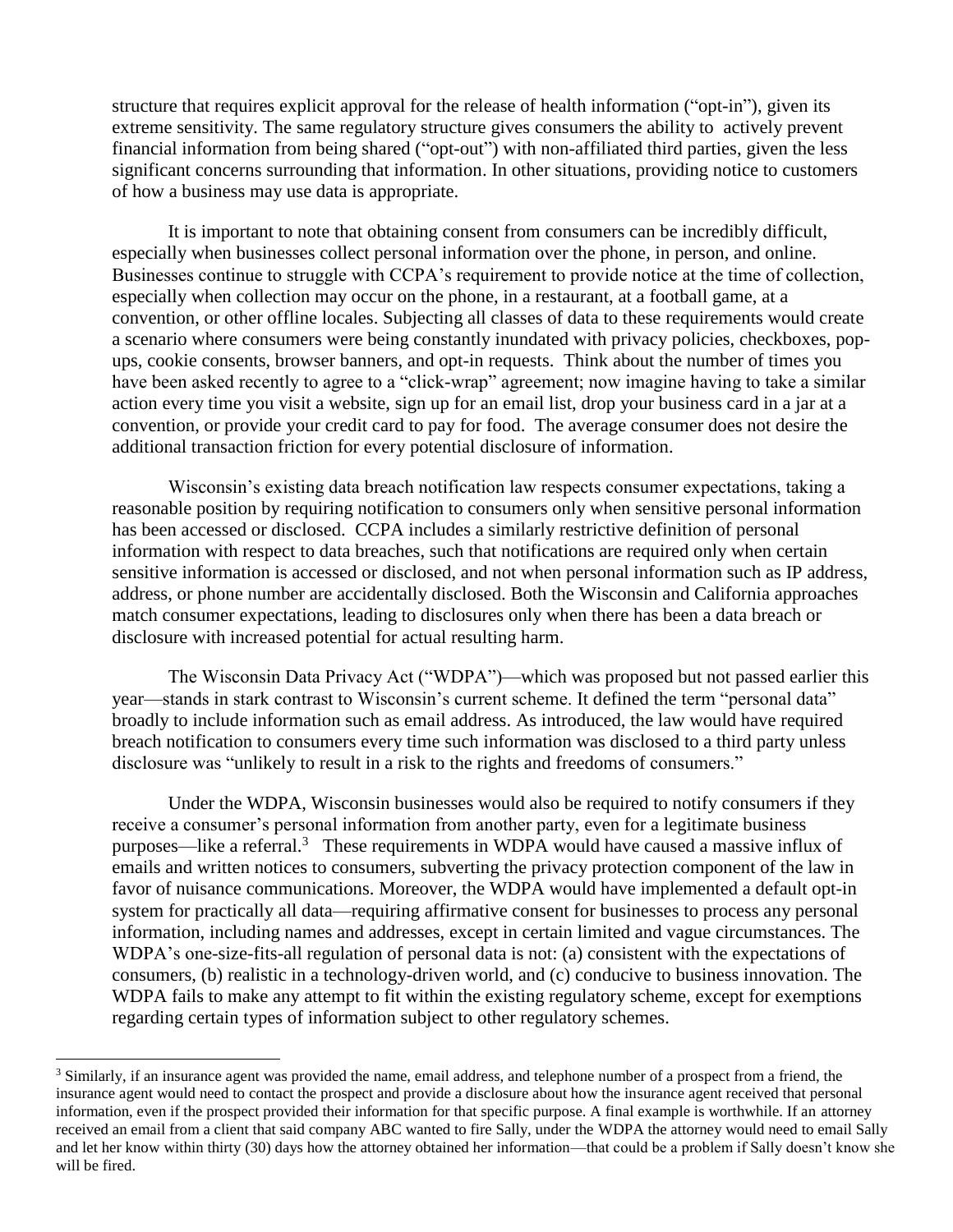The WDPA also proposed fines up to \$20 million dollars for violations of its provisions. This number that is guaranteed to scare off businesses of all sizes and shapes from entering Wisconsin's business community and is unnecessary to provide an incentive to financial services companies to protect consumer information. In the event consumer information is compromised, financial services companies often bear the brunt of expenses associated with the breach. For example, credit and debit card issuers may be subject to fines from the card brand associations (such as Visa and Mastercard). Depository institutions may be liable to their customers for unauthorized transactions conducted under the card brands' zero liability programs and the Electronic Funds Transfer Act and Regulation E, regardless of whether the institution was at fault. Financial services companies suffering data breaches incur the second highest per record cost of responding to and remediating a breach, behind only the healthcare industry.

Beyond hard dollar losses, financial services companies can be exposed to serious reputational harm following a breach, which can contribute to lost revenue from customer attrition. The WDPA deficiencies noted above will subject businesses to vastly greater regulatory costs and burdens if enacted. Any benefits the law could bring to consumers may be outweighed by consumer exhaustion and apathy, and the law would almost assuredly reduce the effectiveness of data breach notifications. If the committee is looking to impose additional regulations, the WDPA model is not supported, as it is overly broad without commensurate consumer benefits.

### **IV. Principle 3: Proceed in an incremental fashion and do not place Wisconsin businesses and consumers at a disadvantage.**

We urge state policymakers to take a measured and incremental approach to data privacy and security legislation, given the potential costs to and impacts on Wisconsin businesses.

Wisconsin should not be an outlier, a likely result if the committee adopted something similar to the WDPA. Wisconsin must maintain its status as an attractive place for businesses to locate and operate. This does not need to come at the cost of consumer protection as the two values are not mutually exclusive. The WDPA would have placed Wisconsin on a "regulatory island," making the state less attractive for all businesses—even exceeding California's prohibitive CCPA. We would strongly encourage the committee to not emulate CCPA or GDPR, but learn from the mistakes that have challenged the implementation of each law, and the struggles that businesses (including many in Wisconsin) have endured in trying to comply with the new regulatory schemes.

For example, the rollout of the CCPA was flawed, involving last-minute amendments passed by the California legislature that materially changed the law. Although CCPA went into effect on January 1, 2020, the California Attorney General just released final implementing regulations for the law on June 1, 2020—six *months* after CCPA took effect. The final regulations follow the release of three previous iterations of regulations, each with vastly differing interpretations of the law. Adding a further level of uncertainty, the law is likely to be significantly altered once again by the California Privacy Rights and Enforcement Act (CPREA) ballot measure. The instability with the underlying law has meant that regulators in California have struggled to provide guidance for businesses to comply with the complex regulatory schemes. Many businesses and commentators would agree that California still does not have it right. While regulators, legislators, commentators, and attorneys try to determine what CCPA requires, businesses are expending significant resources to materially comply with an uncertain, complex, and burdensome law which includes some facially contradictory regulations.

It is our hope the committee will continue in a deliberative fashion, and not rush recommendations that may benefit from incorporating the experiences of other jurisdictions. This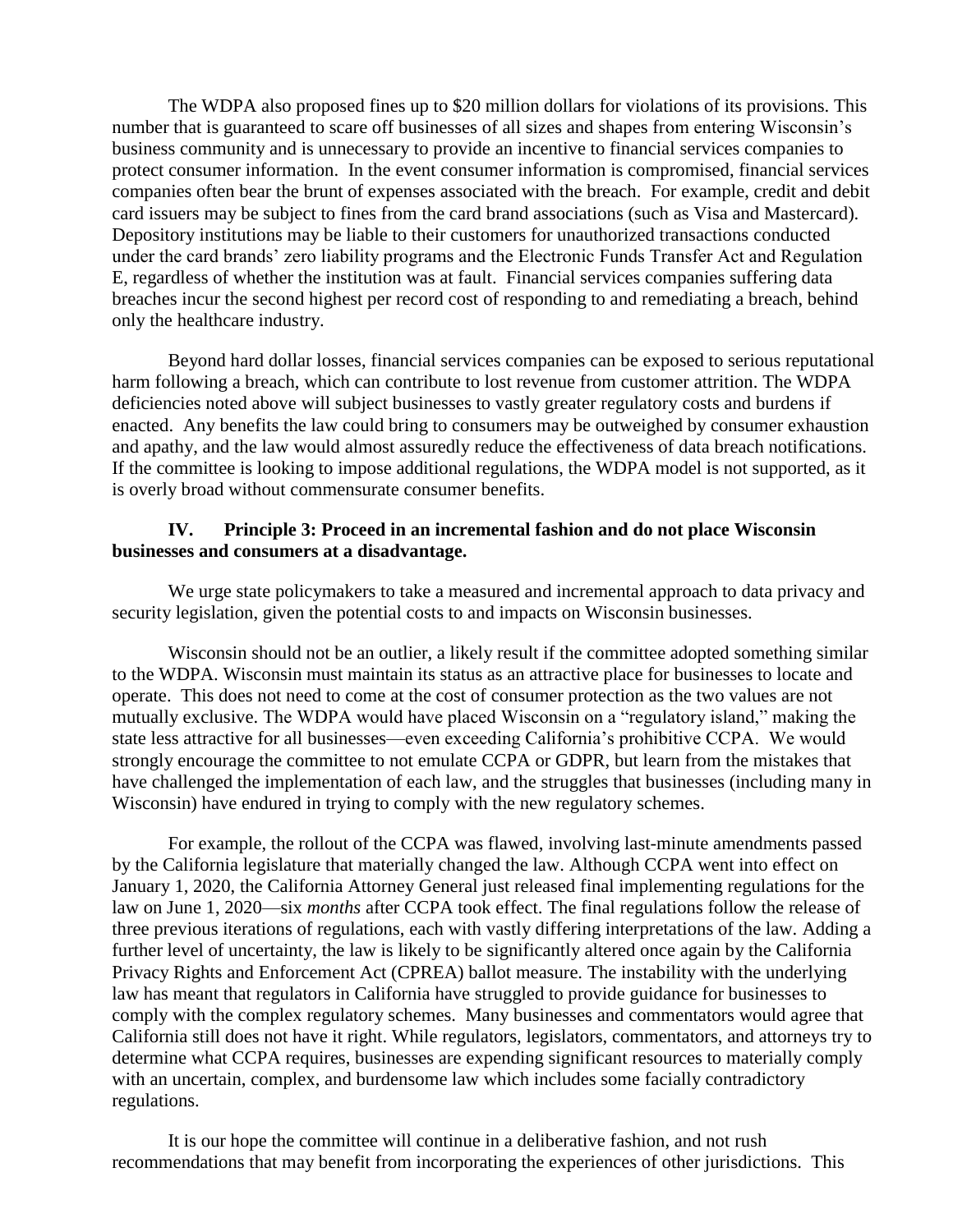includes both the procedural implementation of those new standards as well as the efficacy of regulations in meeting consumer expectations.

The work of this committee is a first step in avoiding the same implementation challenges in Wisconsin; but other lessons can also be gleaned from the CCPA and GDPR processes. One lesson to be learned from CCPA is the massive cost it has had to date on California businesses. Initial compliance costs to businesses in California from CCPA is predicted to be \$55 billion according to a study commissioned by the California Attorney General's Office and the California Department of Justice.<sup>4</sup> Another lesson to be learned from both CCPA and GDPR is that businesses have actively withdrawn from those markets in response to their restrictive data privacy regimes<sup>5</sup>, proving that flawed data privacy regulations can impact not only businesses forced to comply with those regulations, but the economic activity and attractiveness of Wisconsin as a business-friendly state.

Undoubtedly, data privacy and security legislation will require Wisconsin companies of all sizes to contribute significant resources to attorneys, consultants, and new software products – costs that will surely be passed on to consumers and lead to an increase in the price of products and services.

We urge the Advisory Committee to keep the costs of the regulations top-of-mind. An incremental approach, building off existing structures and the principles discussed here can defray much of that cost while providing consumers with substantial protections. This approach will also increase the likelihood that these recommendations are enacted into law in the upcoming legislative session.

## **V. Conclusion**

In summary, we encourage the Advisory Committee to embrace the following recommendations as it continues its deliberations on these important issues:

 Promote harmonization with existing data regulatory requirements and regulatory agencies to promote a more tailored approach that avoids duplicative or potentially inconsistent requirements.

 Adopt a risk-based structure for regulation of data that appropriately balances the burden of implementation with consumer expectations for privacy and the harm that attaches from unauthorized disclosure.

<sup>5</sup> *See European Readers Still Blocked From Some US News Sites*, BBC News (June 26, 2018), *available at https://www.bbc.com/news/technology-44614885*; Hannah Kuchler, *US small businesses drop EU customers over new data rule*, Financial Times (May 23, 2018), *available at* https://www.ft.com/content/3f079b6c-5ec8-11e8-9334-2218e7146b04.

 $\overline{\phantom{a}}$ <sup>4</sup> *See* Standardized Regulatory Impact Assessment: California Consumer Privacy Act of 2018 Regulations, California Department of Justice by Berkeley Economic Advising and Research, LLC (August 2019), *available at* 

http://www.dof.ca.gov/Forecasting/Economics/Major\_Regulations/Major\_Regulations\_Table/documents/CCPA\_Regulations-SRIA-DOF.pdf; Lauren Feiner, *California's New Privacy Law Could Cost Companies a Total of \$55 Billion To Get In Compliance*, CNBC (Oct. 8, 2019), *available at* https://www.cnbc.com/2019/10/05/california-consumer-privacy-act-ccpa-could-cost-companies-55 billion.html. The study also stated that compliance costs for the next decade could range from \$467 million to over \$16 billion. Most importantly, the study also found that the initial compliance cost to small businesses under 20 employees could be \$50,000, \$100,000 for companies up to 100 employees, \$450,000 for companies up to 500 employees, and \$2 million for companies over 500 employees.